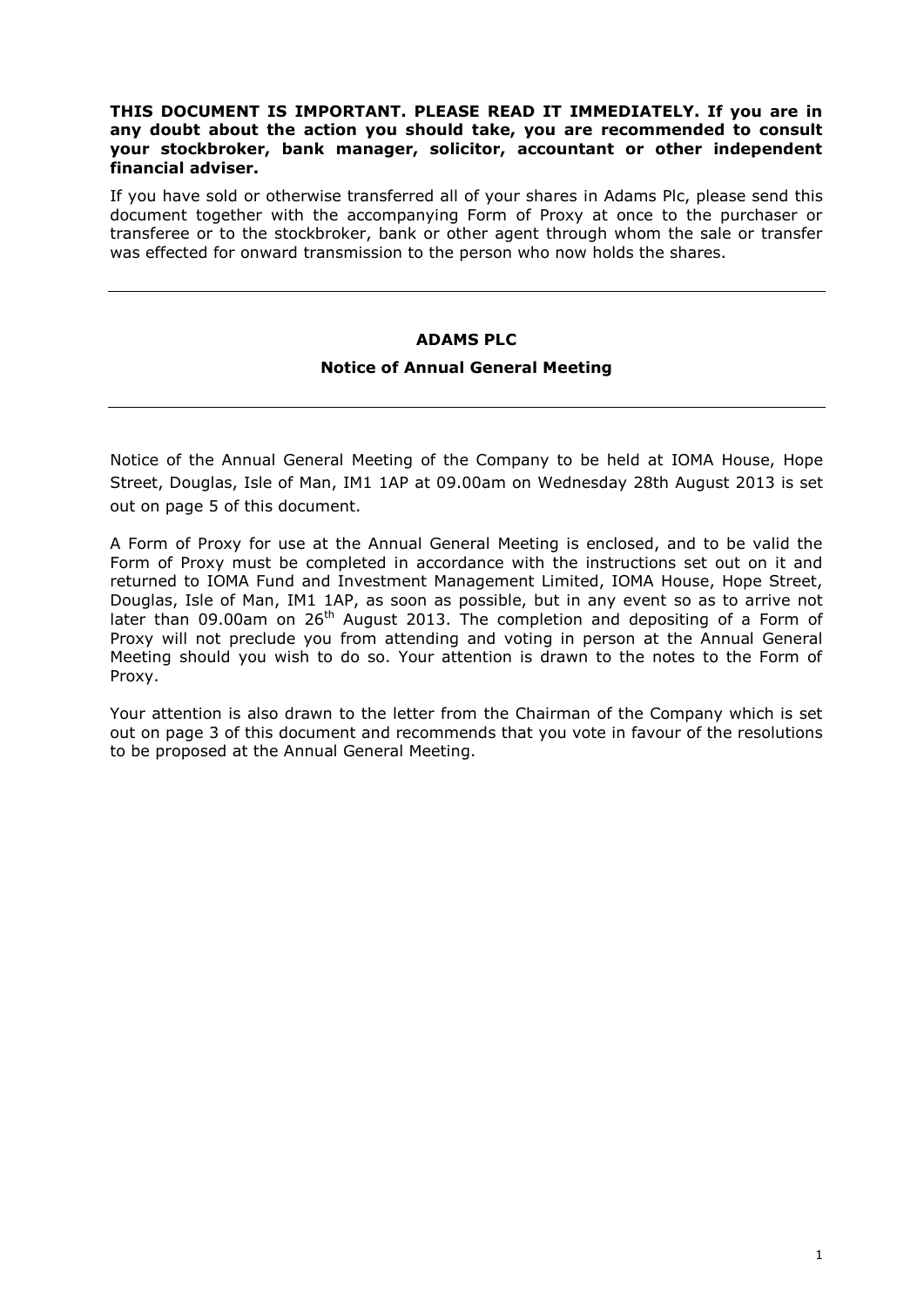#### **TABLE OF CONTENTS**

|                                        | Page<br>Number |
|----------------------------------------|----------------|
| Expected Timetable of Principal Events |                |
| Definitions                            |                |
| Letter from the Chairman               | 3              |
| Notice of Annual General Meeting       | 5              |

# **EXPECTED TIMETABLE OF PRINCIPAL EVENTS**

Publication of this Document Latest time and date for receipt of Form of Proxy 09.00am on 26<sup>th</sup> August 2013 Annual General Meeting 2013

 $1<sup>st</sup>$  August 2013

# **DEFINITIONS**

The following definitions apply throughout this document and the accompanying Form of Proxy unless the context requires otherwise:

| "Annual General Meeting" or<br>"AGM" | the Annual General Meeting of the Company convened<br>for 09.00am on 28th August 2013 to approve the<br>Resolutions, or any adjournment of that meeting; |
|--------------------------------------|----------------------------------------------------------------------------------------------------------------------------------------------------------|
| "Articles"                           | the articles of association of the Company;                                                                                                              |
| "Board" or "Directors"               | the Directors of the Company, whose names are set out<br>on page 3 of this Document;                                                                     |
| "Company"                            | Adams Plc, a company incorporated in the Isle of Man<br>under number 004145V;                                                                            |
| "Form of Proxy"                      | the Form of Proxy for use by Shareholders at the AGM;                                                                                                    |
| "Ordinary Shares"                    | Ordinary Shares of $\epsilon$ 0.01 in the capital of the Company;                                                                                        |
| "Resolutions"                        | the resolutions of the Company set out in the Notice of<br>Meeting on page 6 of this document; and                                                       |
| "Shareholders"                       | the holders of Ordinary Shares.                                                                                                                          |
|                                      |                                                                                                                                                          |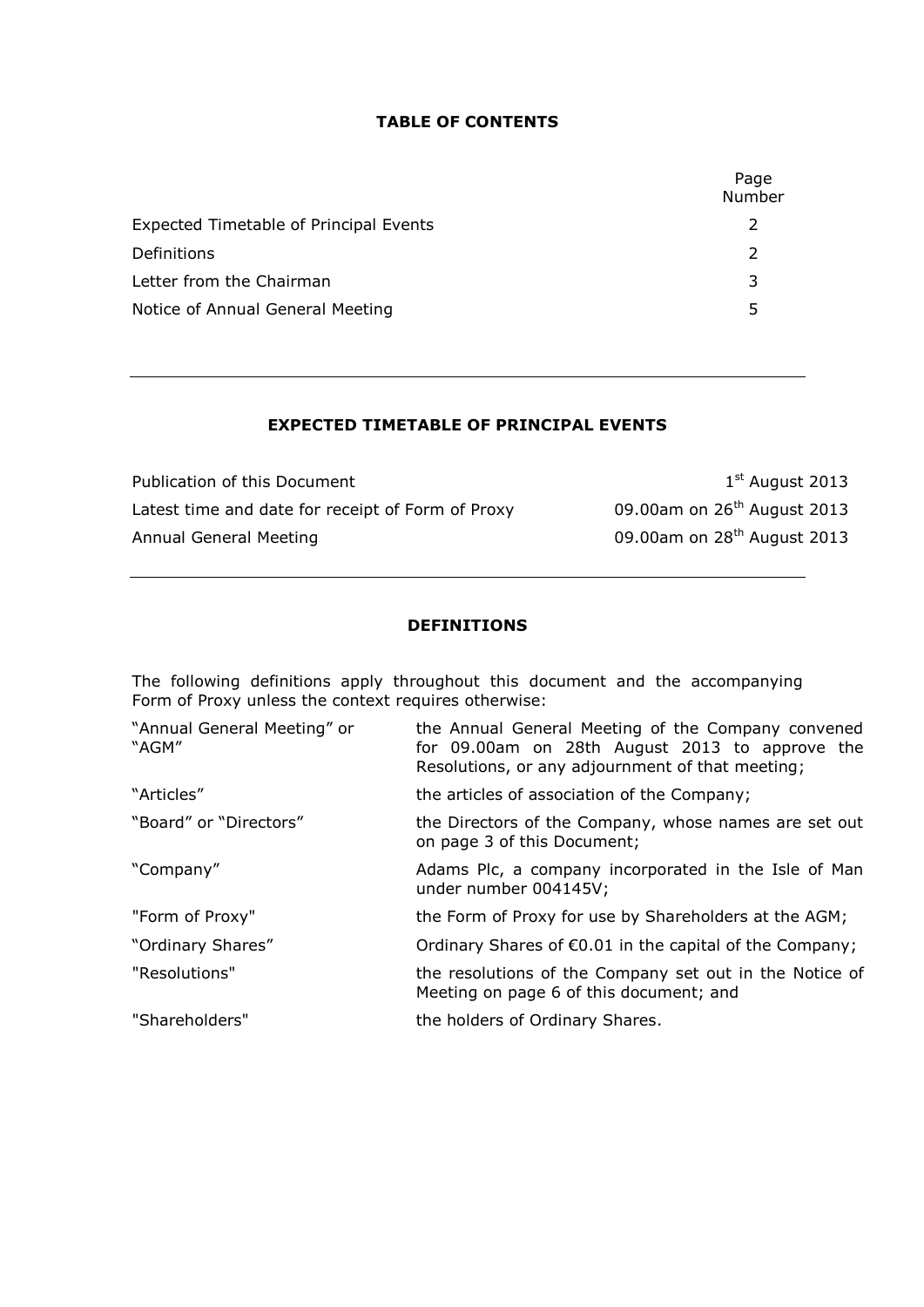## **ADAMS PLC**

# **LETTER FROM THE CHAIRMAN**

Incorporated in the Isle of Man under number 004145V

*Registered Office:*

IOMA House, Hope Street, Douglas, Isle of Man, IM1 1AP

*Directors:* 

Nicholas Christian Paul Nelson (Chairman)

Nicholas Woolard (Director)

*Company Secretary:*

Philip Scales

1 August 2013

To the Shareholders

### Dear Shareholder

There is attached to this Document the Notice convening an Annual General Meeting of the Company to be held at 09.00am on  $28<sup>th</sup>$  August 2013.

The business of the AGM is set out in the notice of AGM. The ordinary business of the AGM is the approval of the accounts of the Company for the fifteen months ended 31 March 2013, the re-election of Nicholas Woolard as a Director of the Company and the re-appointment of Jeffreys Henry LLP as auditors.

### **SPECIAL BUSINESS**

### **Authority to allot further Ordinary Shares**

It is proposed to grant the Directors authority to allot further Ordinary Shares in accordance with the Articles. Resolutions 4 and 5 deal with the proposal.

To authorise the directors to allow shares pursuant to Article 5.1

The Articles require that the authority of the Directors to allot shares in the Company should be subject to the approval of Shareholders in general meeting.

Resolution 4 will be proposed at the AGM, as an ordinary resolution to authorise the Directors to allot unissued shares of the Company up to a total par value of €1,350,000, such authority to expire on whichever is the earlier of the conclusion of the annual general meeting of the Company to be held in 2014 or the date falling twelve months after the passing of this resolution.

#### To disapply the pre-emption rights under Article 5.2

The Articles require that any shares issued for cash must be offered to existing Shareholders in proportion to their existing holdings unless otherwise approved by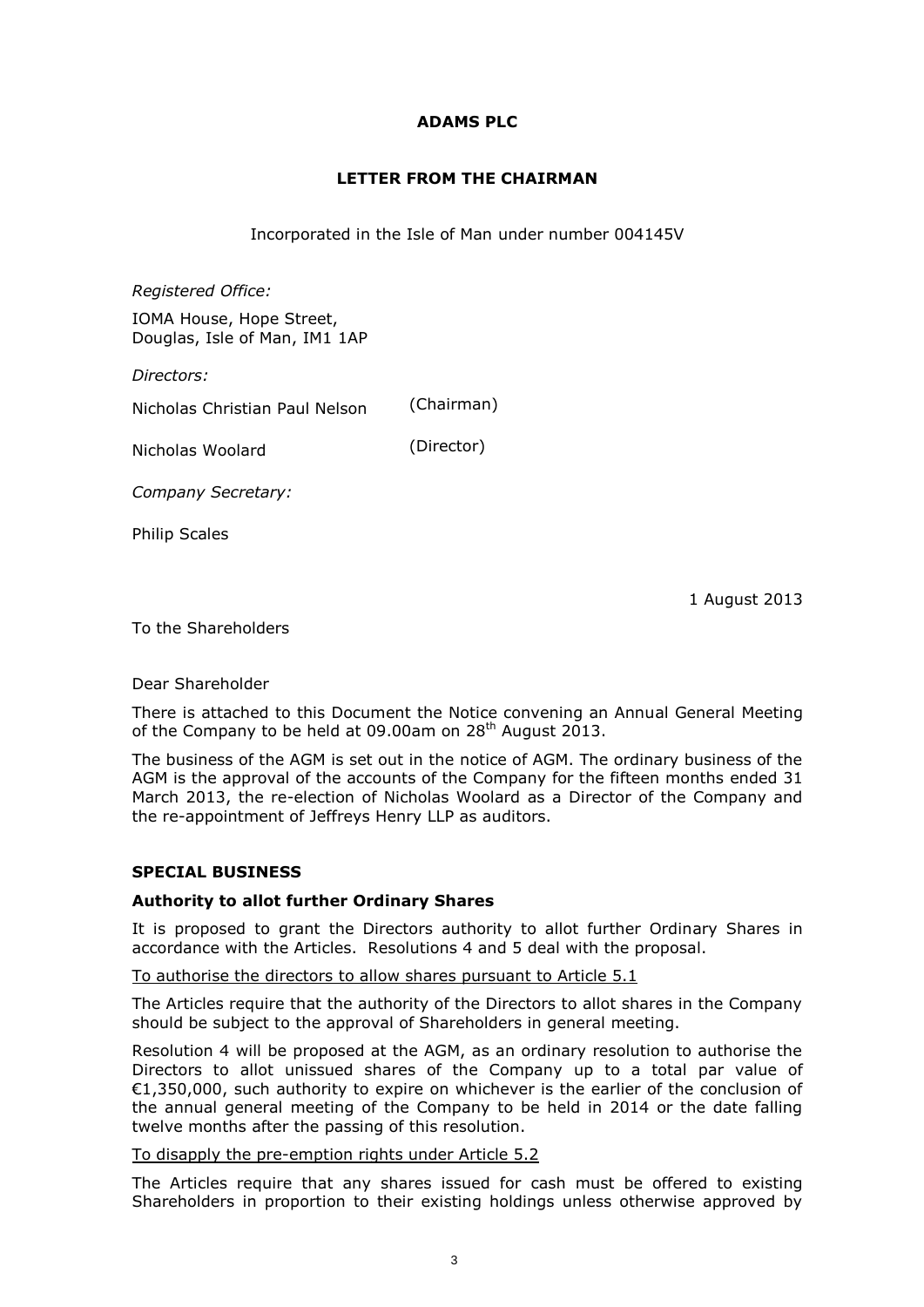Shareholders in general meeting. Accordingly, a special resolution (resolution 5) will be proposed at the AGM, to allow the Directors to allot unissued shares of the Company for cash without first offering them to existing Shareholders, provided that the Directors may not offer shares in this manner which exceed a total par value of €1,350,000. This authority will expire on the date falling twelve months after the passing of this resolution or the date of the annual general meeting to be held in 2014, whichever is the earlier.

#### To amend the Articles

At the extraordinary general meeting of the Company which was held on 8 March 2013 a special resolution was passed which made a number of amendments to the Articles (the "**March Amendments**"). One of the March Amendments removed the requirement for a majority of the Directors to be resident outside of the United Kingdom, and another March Amendment simplified the Company's capital structure. As a result of the March Amendments, a number of further changes need to be made to the Articles to ensure that all provisions in the Articles are consistent with the March Amendments. Accordingly, a special resolution (resolution 6) will be proposed at the AGM to make the necessary amendments to the Articles.

### **ANNUAL GENERAL MEETING**

At the Annual General Meeting, you will be asked to approve by way of ordinary resolutions:-

- 1. the approval of the accounts of the Company for the fifteen months ended 31 March 2013;
- 2. the re-appointment of Jeffreys Henry LLP as auditors and to authorise the Directors to fix the auditors' remuneration; and
- 3. the re-appointment of Nicholas Woolard as a director of the.

You will also be asked, by passing special resolutions, to give the Directors authority to issue further Ordinary Shares in the Company up to a maximum of €1,350,000 and to dis-apply pre-emption rights on any issue of Ordinary Shares for cash in the terms set out in resolutions 4 and 5. You will also be asked to pass a special resolution which makes a number of amendments to the Articles as set out in resolution 6.

### **ACTION TO BE TAKEN**

The Form of Proxy for use by Shareholders at the AGM is enclosed with this Document. If you are unable to be present at the AGM, please complete and sign the Form of Proxy and return it to IOMA Fund and Investment Management Limited, IOMA House, Hope Street, Douglas, Isle of Man, IM1 1AP to be received as soon as possible and, in any event, no later than 09.00am on 26<sup>th</sup> August 2013.

#### **RECOMMENDATION**

The Board believes that the Resolutions being put to the Shareholders as described in this letter are in the best interests of the Company and its members as a whole and are most likely to promote the success of the Company for the benefit of its members as a whole. Accordingly, the Directors unanimously recommend that you vote in favour of the Resolutions to be proposed at the AGM as they intend to do in respect of their own holdings of shares.

Yours sincerely,

### **Nicholas Nelson**

Chairman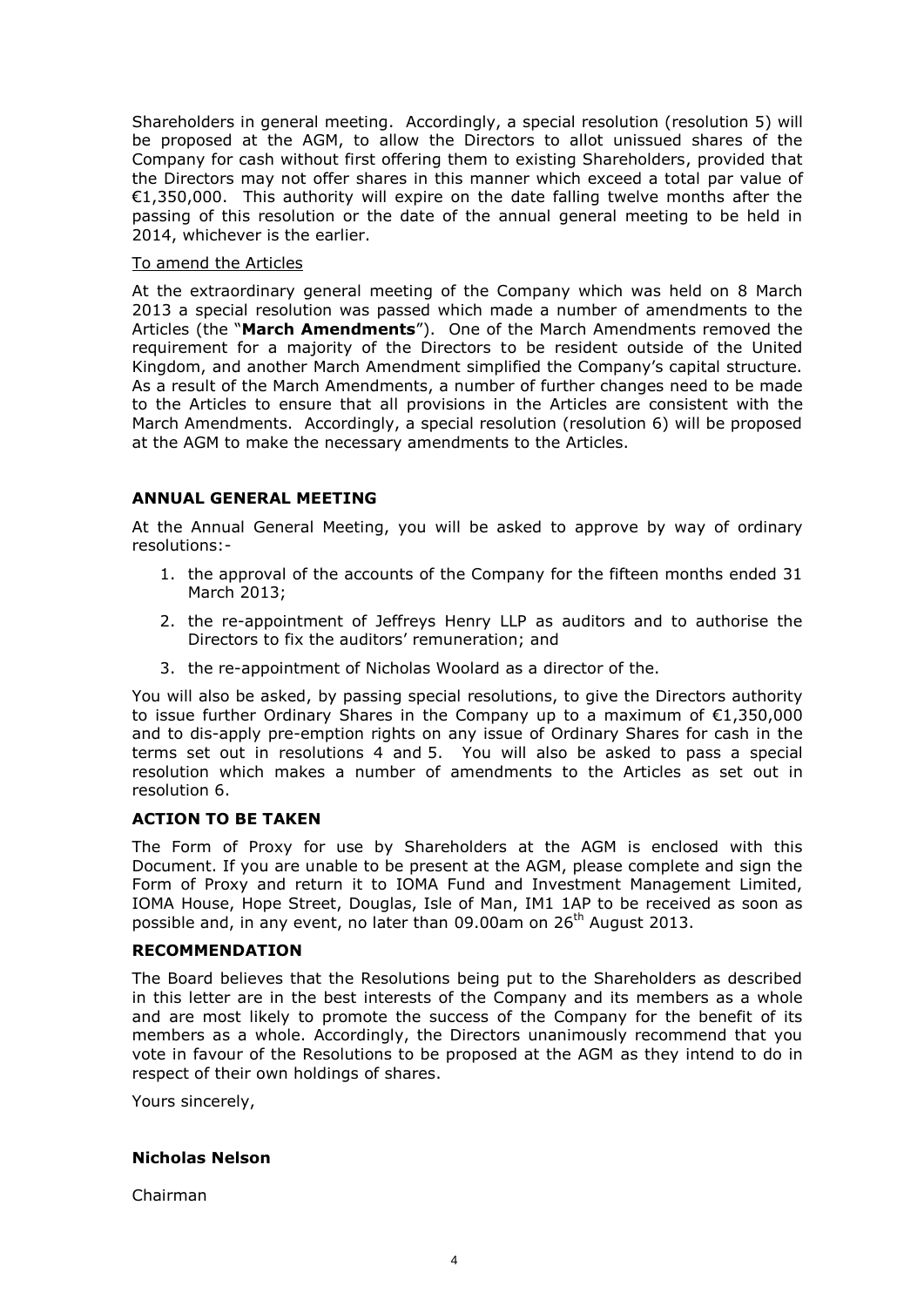# **NOTICE OF ANNUAL GENERAL MEETING**

## **ADAMS PLC**

*(Incorporated under the Companies Act 2006 of the Isle of Man and registered in the Isle of Man under number 004145V)*

# (the ''**Company**'')

**NOTICE IS HEREBY GIVEN** that the **2013 ANNUAL GENERAL MEETING** of the Company will be held at IOMA House, Hope Street, Douglas, Isle of Man, IM1 1AP at 09.00am on Wednesday 28<sup>th</sup> August 2013.

**A.** At the Annual General Meeting, the following ordinary business will be transacted:-

The consideration and, if thought fit, passing of the following resolutions which will be proposed as ordinary resolutions:

- 1. **THAT** the audited accounts of the Company for the 15 month period ended 31 March 2013 and the reports of the Directors and the Auditors and any other document required to be annexed thereto be and they are hereby considered and adopted.
- 2. **THAT** Jeffreys Henry LLP, London, United Kingdom be and they are hereby re-appointed as Auditors to the Company and that the Directors be and they are hereby authorised to determine their remuneration.
- 3. **THAT** Nicholas Woolard who, having agreed to retire but, being eligible, offers himself for re-election, be and he is hereby reappointed as a Director of the Company.
- **B.** In addition, the following special business will be transacted:

The consideration and, if thought fit, passing of the following resolution which will be proposed as an ordinary resolution:

4. **THAT** the Directors be generally and unconditionally authorised in accordance with article 5.1 of the Articles to exercise all the powers of the Company to allot Ordinary Shares up to an aggregate par value of €1,350,000; such authority to expire (unless and to the extent previously revoked, varied or renewed by the Company in general meeting) at the conclusion of the next annual general meeting of the Company or, if earlier, the date 12 months after the date of passing this resolution; provided that this authority shall allow the Company, before such expiry, to make an offer or enter into an agreement which would or might require Ordinary Shares to be allotted after this authority expires and the Directors may allot such Ordinary Shares in pursuance of such an offer or agreement as if the authority conferred hereby had not expired.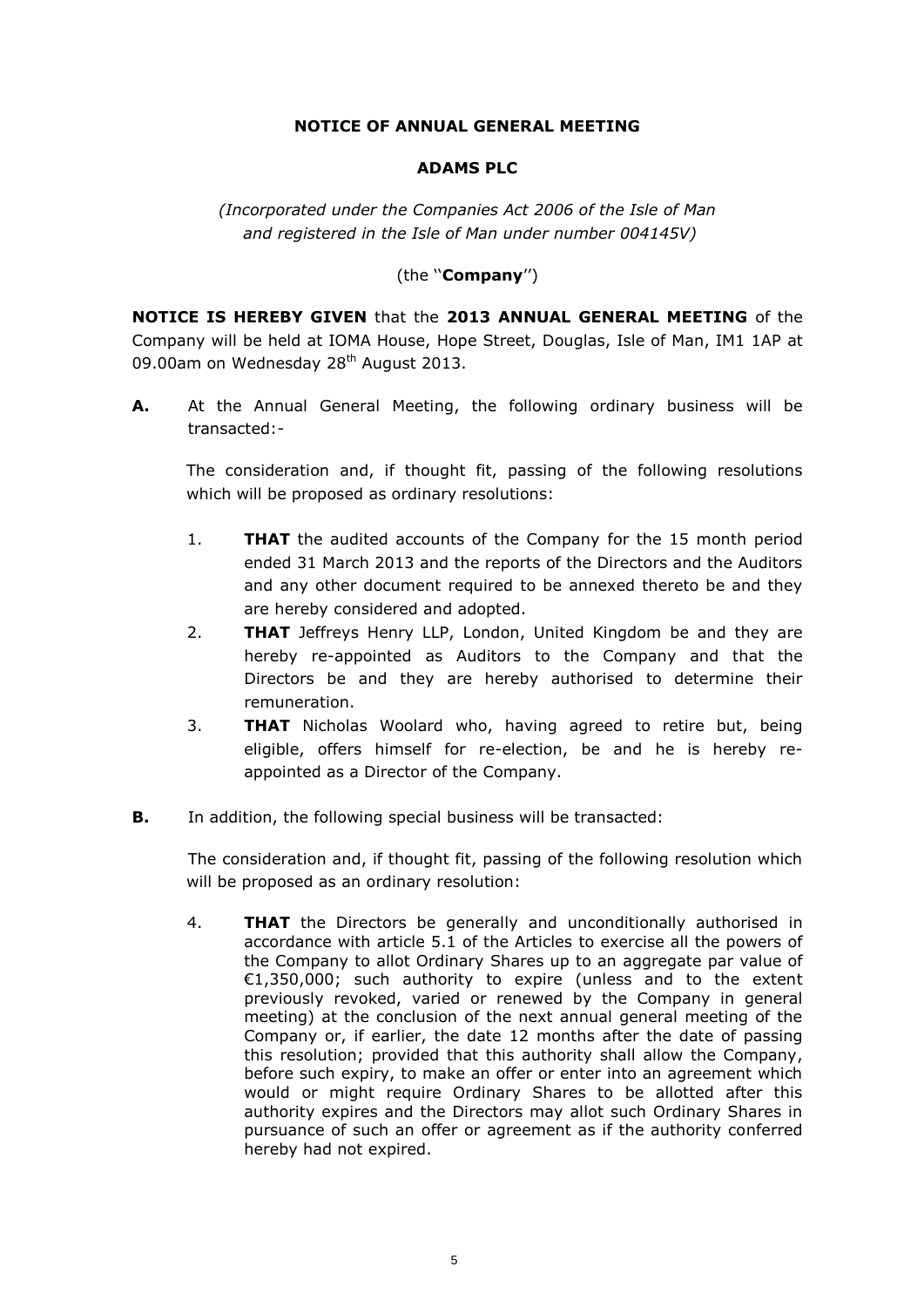The consideration and, if thought fit, passing of the following resolution which will be proposed as a special resolution:

5. **THAT** the provisions of section 5.2 of the Articles requiring shares proposed to be issued for cash first to be offered to the members in proportion as nearly as may be to the number of the existing shares held by them respectively be and it is hereby disapplied in relation to any allotment of Ordinary Shares pursuant to the authority in Resolution 4 above; provided that this disapplication shall be limited to the allotment for cash of Ordinary Shares up to an aggregate par value of €1,350,000 and shall expire (unless and to the extent previously revoked, varied or renewed by special resolution) at the conclusion of the next annual general meeting of the Company or, if earlier, the date 12 months after the date of passing this resolution; provided that this authority shall allow the Company, before such expiry, to make an offer or enter into an agreement which would or might require Ordinary Shares to be allotted after this authority expires and the Directors may allot such Ordinary Shares in pursuance of such an offer or agreement as if the authority conferred hereby had not expired.

The consideration and, if thought fit, passing of the following resolution which will be proposed as a special resolution:

- 6. **THAT** the Articles be amended as follows:
	- (a) all references to the name of the Company as "*Carpathian plc*" in the Articles be deleted and replaced with references to "*Adams plc*";
	- (b) the definition of "Unclassified Shares" in Article 2.1 be deleted in its entirety and be replaced by the following words,

"*unclassified shares each of €0.0001 par value in the capital of the Company which may be issued as, or converted from any other class of shares into, Deferred Shares (as that expression is defined in Article 5A.1*";

- (c) the words, "*dispose or them*" in Article 5.1 be deleted and be replaced with the words, "*dispose of them*";
- (d) the words, "*New Shares or*" be deleted from Article 5A.8;
- (e) the following words be deleted from Article 80,

"*and a majority of the Directors shall at all times be resident outside the United Kingdom*";

- (f) paragraph (c) of Article 81 be deleted in its entirety;
- (g) the following words be deleted from Article 85.2,

"*Subject to the requirement of these Articles that a majority of the Directors shall at all times be resident outside the United Kingdom*", and

"*and subject to the requirement that a majority of the Directors shall at all times be resident outside the United Kingdom*";

(h) the following words be deleted from Article 87(a),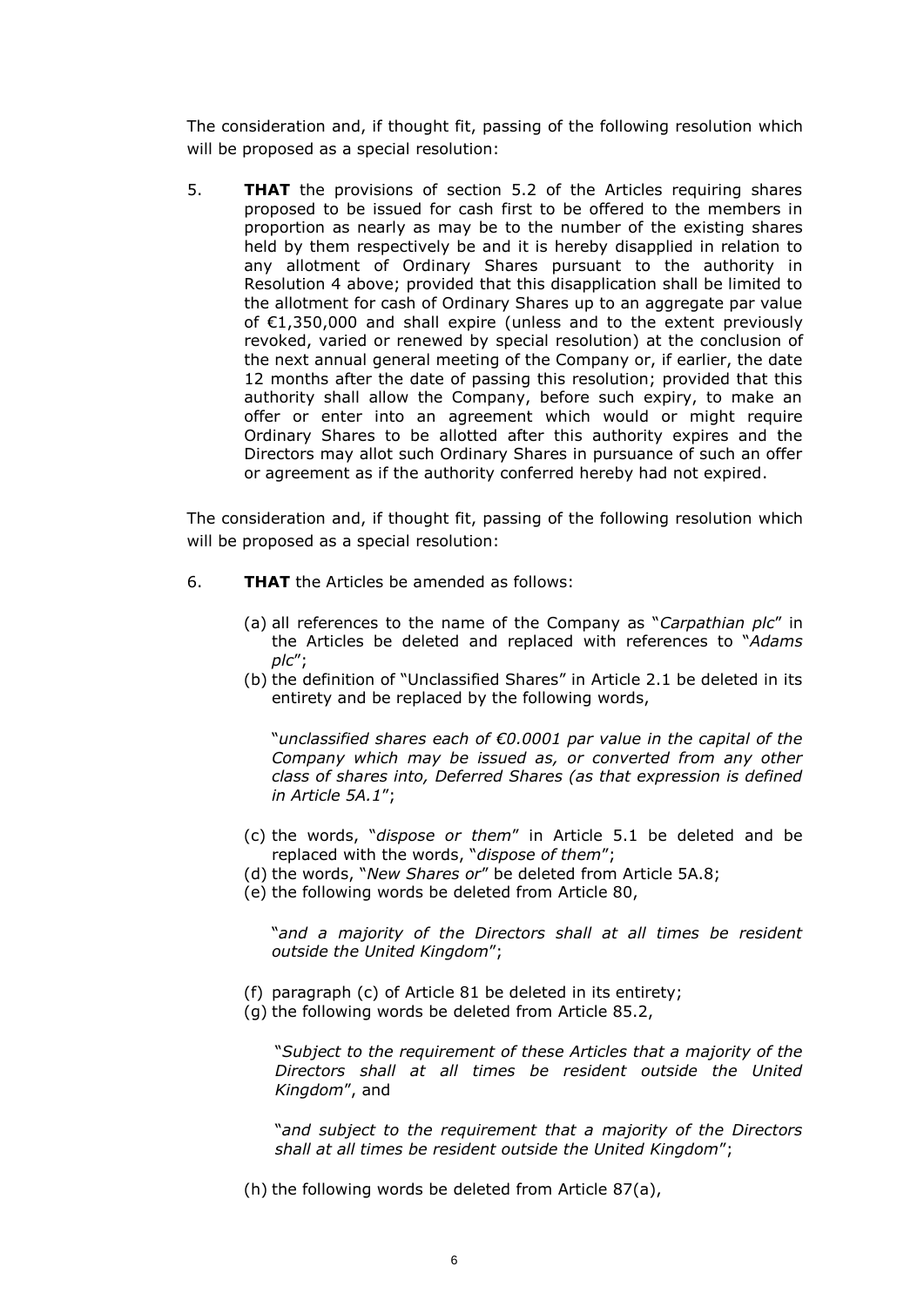"*provided that no resignation should become effective without an immediate appointment of a replacement Director if it would otherwise result in a majority of the Directors being resident in the United Kingdom*";

(i) the following words be deleted from Article 87(f),

"*provided that the vacation does not cause a majority of the Directors to be resident in the United Kingdom*";

- (j) paragraph (k) of Article 87 be deleted in its entirety;
- (k) the last sentence of Article 89.1 be deleted in its entirety;
- (l) the following words be deleted from Article 99,

"*outside the United Kingdom*";

(m) the following words be deleted from Article 101(a),

"*and who is not resident in the United Kingdom*";

(n) the following words be deleted from Article 102.1,

"*provided that:*

- (a) *a majority of the members of a committee shall be Directors or alternate Directors the majority of whom are not resident in the United Kingdom;*
- (b) *no resolution of a committee shall be effective unless a majority of those present when it is passed are Directors or alternate Directors the majority of whom are not resident in the United Kingdom; and*
- *(c) any such committee shall only meet and exercise its powers, authorities and discretions from outside the United Kingdom*"
- (o) the following words be deleted from Article 103,

"*outside the United Kingdom*";

(p) the following words be deleted from Article 109,

"*No Board meetings shall take place in the United Kingdom and any decision reached or resolution passed by the Directors at any meeting taking place in the United Kingdom or at which a majority of Directors present are resident in the United Kingdom shall be invalid and of no effect*";

(q) the following words be deleted from Article 111,

"*provided that if a majority of the Directors present at the meeting are resident in the United Kingdom the Directors present, irrespective of their number, shall not constitute a quorum and the Directors may not meet*";

(r) the following words be deleted from Article 112.1,

"*who is not resident in the United Kingdom*";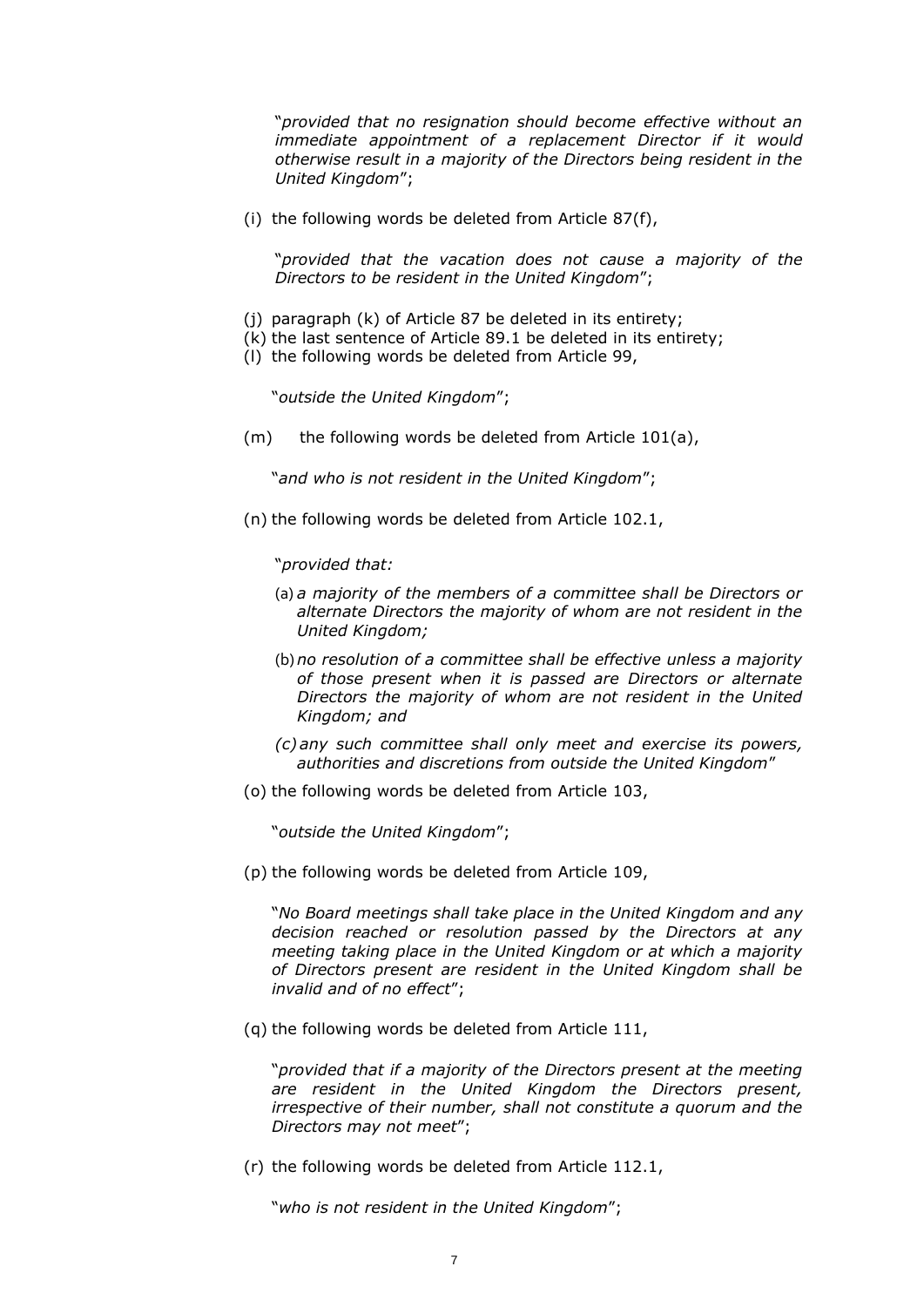(s) the following words be deleted from Article 112.2,

"*provided that no person who is resident in the United Kingdom may be so appointed*";

(t) the following words be deleted from Article 112.3,

"*Any such Director shall only exercise his powers from outside the United Kingdom*";

(u) the following words be deleted from Article 113,

"*but only if the effect of the exercise of such a vote is not to render a decision or vote in question one which is reached or passed by a majority of Directors who are resident in the United Kingdom*";

(v) the following words be deleted from Article 114,

"*in either case not present in the United Kingdom*", and

"*but in no event shall any meeting take place or be deemed to take place in the United Kingdom*".

IOMA House P P Scales Douglas Isle of Man IM1 1AP

*Registered office: By Order of the Board* Hope Street **Company Secretary** 

Dated 1 August 2013

Notes:

- 1. A member who is entitled to attend and vote at the above-mentioned meeting is entitled to appoint a proxy or proxies to attend and, on a poll, vote instead of him or her in respect of such shares. A proxy need not be a member of the Company.
- 2. A Form of Proxy is enclosed which, to be valid, must be completed and delivered, sent by post or sent by facsimile to +44 (0)1624 681392 together with the power of attorney or other authority (if any) under which it is signed (or a certified copy of such authority) to IOMA House, Hope Street, Douglas, Isle of Man IM1 1AP so as to arrive not later than 09.00am on 26 August 2013, being 48 hours before the time of the meeting.
- 3. Completion and return of a Form of Proxy does not preclude a member from attending and voting in person should they wish to do so.
- 4. The Company, pursuant to Regulation 22 of the Uncertificated Securities Regulations 2006 (Isle of Man), specifies that only those members registered